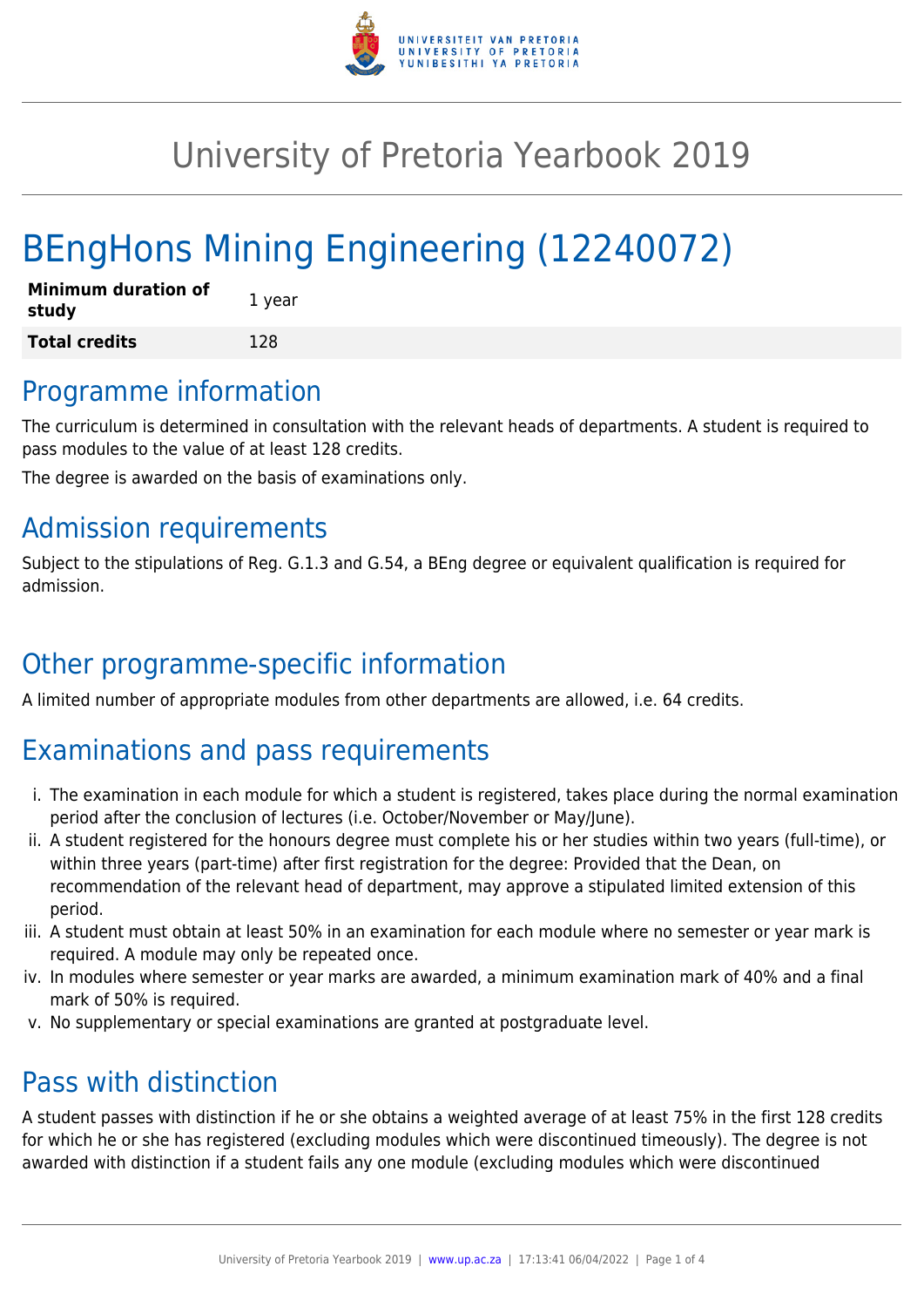

timeously).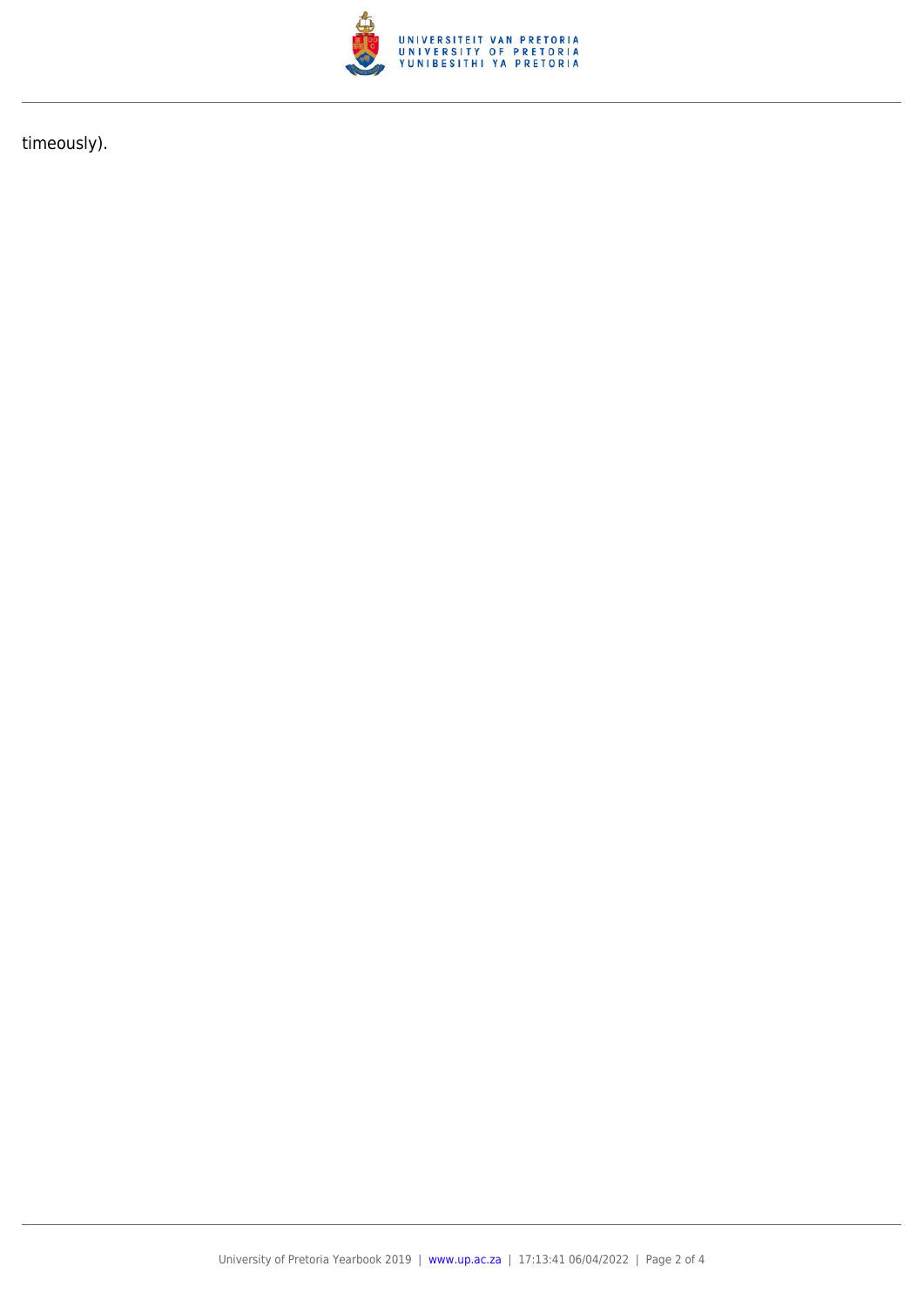

## Curriculum: Final year

#### **Minimum credits: 128**

PSS 700 compulsory module / verpligte module

### **Core modules**

### **Financial mine valuation 780 (PFZ 780)**

| <b>Module credits</b>         | 16.00                          |
|-------------------------------|--------------------------------|
| <b>Prerequisites</b>          | No prerequisites.              |
| <b>Contact time</b>           | Self study                     |
| <b>Language of tuition</b>    | Module is presented in English |
| <b>Department</b>             | Mining Engineering             |
| <b>Period of presentation</b> | Semester 1 or Semester 2       |

### **Airflow and fans 711 (PKB 711)**

| <b>Module credits</b>         | 16.00                          |
|-------------------------------|--------------------------------|
| <b>Prerequisites</b>          | No prerequisites.              |
| <b>Contact time</b>           | Self study                     |
| <b>Language of tuition</b>    | Module is presented in English |
| <b>Department</b>             | Mining Engineering             |
| <b>Period of presentation</b> | Semester 1 or Semester 2       |

#### **Advanced design: Mining 780 (PMZ 780)**

| <b>Module credits</b>         | 16.00                          |
|-------------------------------|--------------------------------|
| <b>Prerequisites</b>          | No prerequisites.              |
| <b>Contact time</b>           | Self study                     |
| <b>Language of tuition</b>    | Module is presented in English |
| <b>Department</b>             | Mining Engineering             |
| <b>Period of presentation</b> | Semester 1 or Semester 2       |

### **Open-pit mining 783 (POY 783)**

| <b>Module credits</b>      | 16.00                          |
|----------------------------|--------------------------------|
| <b>Prerequisites</b>       | No prerequisites.              |
| <b>Contact time</b>        | Self study                     |
| <b>Language of tuition</b> | Module is presented in English |
| <b>Department</b>          | Mining Engineering             |